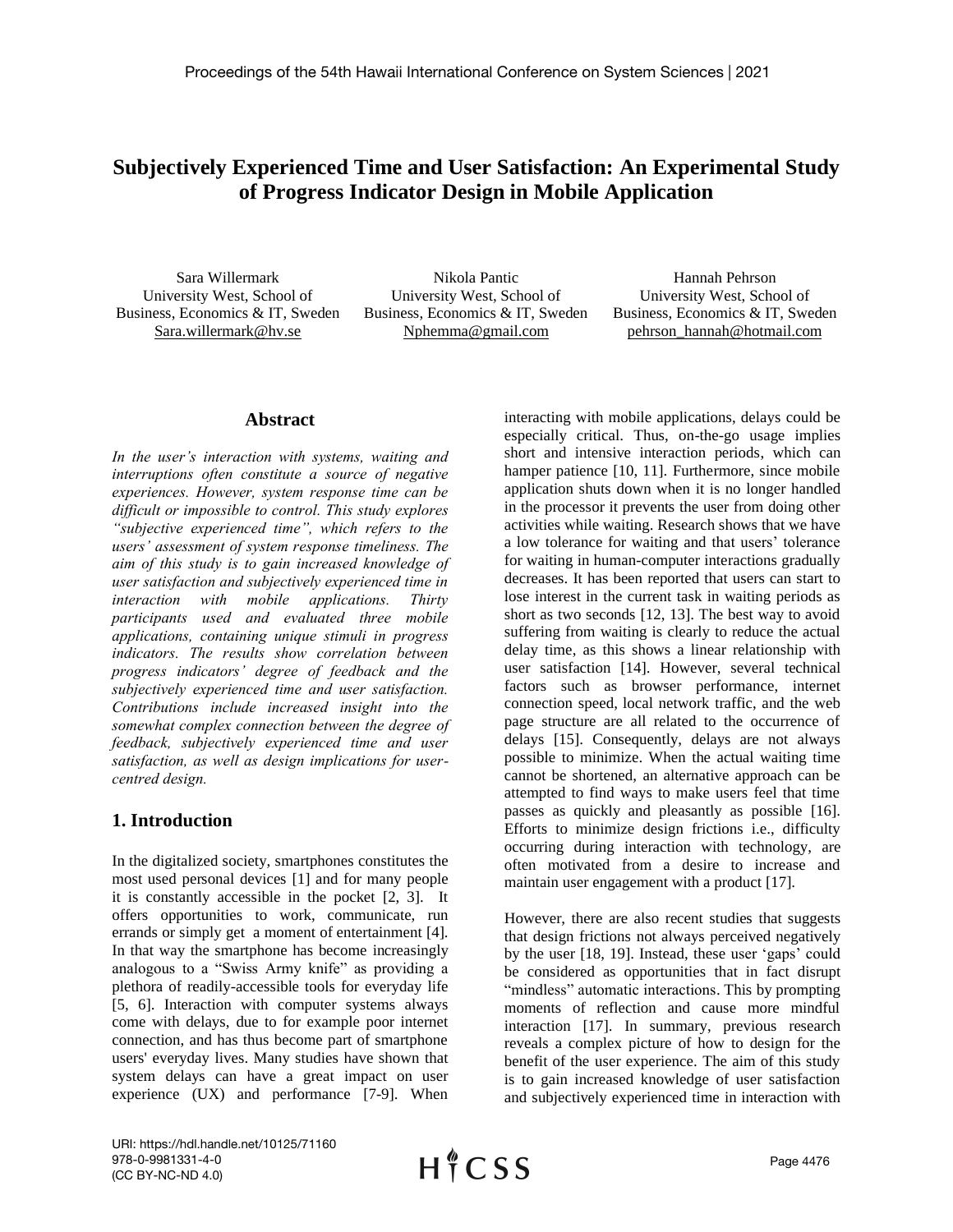mobile applications. The research question is as follows: "*How does the design of progress indicators affects the user satisfaction and subjective experience of time in interaction with mobile applications*?".

# **2. Theoretical Framework and Related Research**

This section deals with theory and research about user satisfaction, subjectively experienced time and critical design approaches.

#### **2.1. User Experience and User Satisfaction**

In recent decades, User Experience (UX) has attracted the interest of both academics and industry practitioners. With increasing maturity of an industry, usability is more and more taken for granted [20]. Hence, it is not surprising that the concept of UX is widely discussed within the Human-Computer Interaction (HCI) community [21, 22]. There is little agreement regarding the exact notion of UX, yet many would agree that UX is about *user satisfaction* that goes beyond usability or problem solving [23]. Thus, the emergence of UX has drawn attention from functional, behavioural, and rational aspects of use [24] to affective, aesthetic, and phenomenological ones [25]. Moreover, researchers have come to expand the notion of user. From a goal-oriented performer, towards a more holistic view of a user as a person with feelings and preferences. Further, stresses the embodied, holistic experience of technology use which involves constant meaningmaking out of interaction [26]. Designing artefacts and services that put users' needs at the centre through a broad understanding of the users' goals and behaviours is considered increasingly important [27]. User experiences occur and are recalled over time. One account of experiences with technology emphasizes the continuous sensory connection with our environment situated in time that creates "felt life" as the ultimate experience [28].

In contrast, the prevailing cognitivist history of HCI research has typically reduced time to "system response time" (the time taken by the system to provide feedback for the previous user input) and "user response times" (the time that it takes for the user to provide new input after system feedback) [29]. This approach has been criticized by Liikkanen

and Gómez [30] for being outdated and incompatible with recent UX debates. They argue that the psychological understanding of human time experience has not been truly utilized for HCI, nor articulated as design implications.

## **2.2. Subjectively Experienced Time**

Experienced time is an elusive object of study. We all feel that we have a time sense, but this is certainly not a sense like the others [31]. Time perception is an integral part of psychological experience. Yet, since the duration of most meaningful experiences outlasts the capacity of working memory, people often have difficulty estimating how long experiences lasted [32]. Empirical studies suggest that duration estimates are influenced by many factors. It includes attentional engagement [33], arousal [34, 35] and motivation [36, 37].

Consequently, subjective duration often diverges from objective duration, and when this occurs time feels distorted. When time passes surprisingly quickly, it feels like time flew by and when time passes surprisingly slowly, it feels like time dragged on [32]. Previous research shows that experiences are evaluated positively when the passage of time is not noticed, or when no waiting is perceived. Thus, making people believe the time has flown by affects their enjoyment of a task, even if this belief is inaccurate [32, 38]. In fact, when people believe that time has passed unexpectedly quickly, they rate tasks as more engaging, noises as less irritating, and songs as more enjoyable [32].

People do not perceive the passage of time in a linear way [39], instead there is a gap between *perceived waiting time* and *actual waiting time* [40]. This phenomenon makes it interesting to consider the experience of time in interaction with artefacts. It is well-known that emotions influence our behavior and thinking. For instance, when reflecting on past life we tend to remember emotional things better than neutral events [41, 42]. Furthermore, when recapping our experiences, we take their emotional peaks and final moments as representative of the whole [43]. In personal computing, momentary delays and malfunctioning seem commonplace. Consequently, our memories of interactions with computers can be biased by these negative experiences, often related to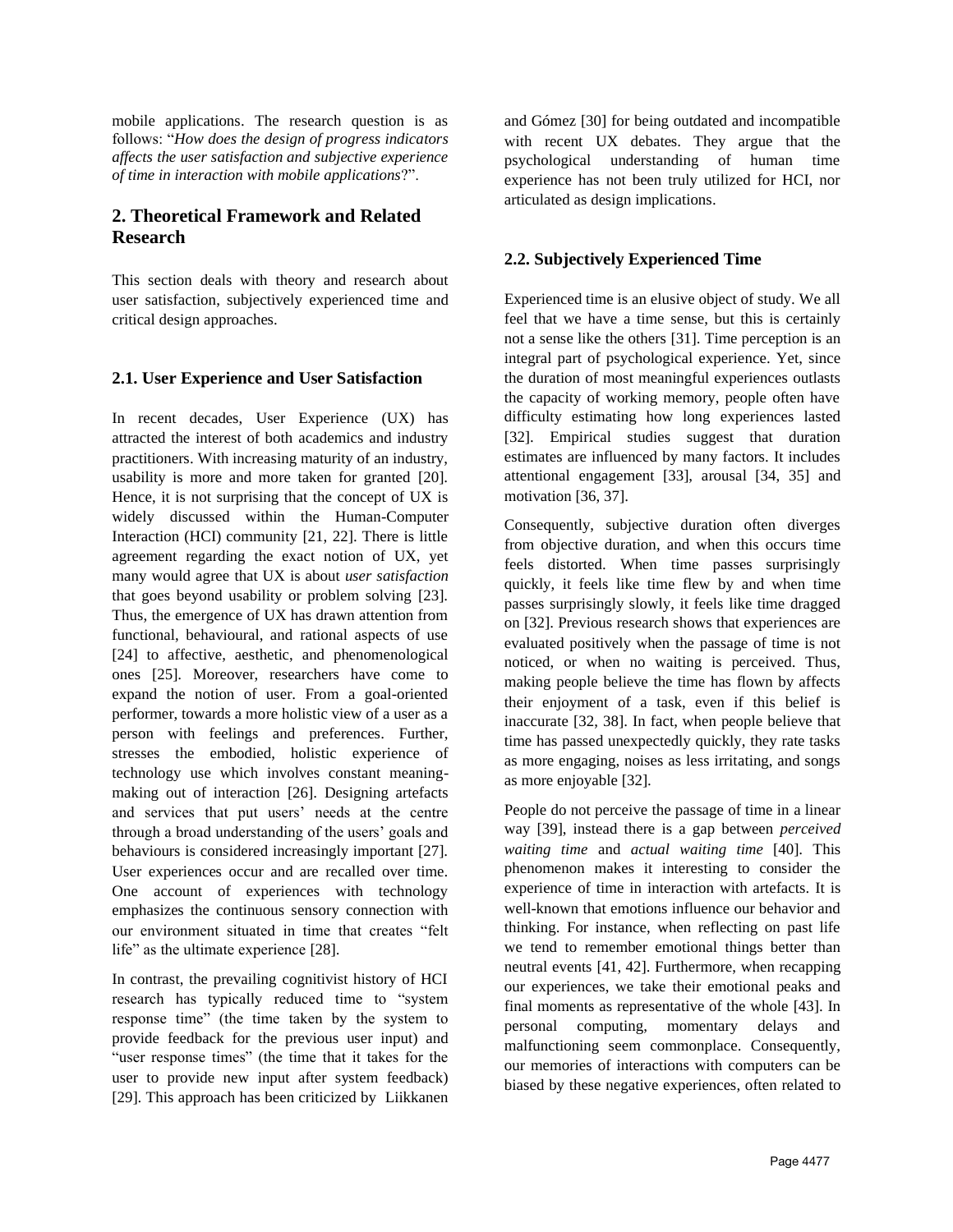waiting [44]. Liikkanen and Gómez [30] introduce the concept of "subjectively experienced time" (hereafter SXT) to help design the way systems account for time. SXT is defined as the "assessment of system response timeliness" (p. 3), which refers to how the subjective response time makes the user feel. It is influenced by several factors, involving the users' past experiences as well as the present cognitive and affective state. Thus, SXT is individual and context dependent. Liikkanen and Gómez [26] argue that if users have learned that delays occur, in association with for example booking a ticket online for a popular concert or downloading a big file, this will influence their expectations. Consequently, even though the response time remains the same, the SXT is affected since the user can make sense of the delay and attribute it to an external source, thus influencing the subjective, emotional experience. Therefore, when designing for UX, SXT is of more relevance than the system response time and user response time. This is because SXT reflects the overall experience and extended waiting can provoke increasing levels of negative emotion, frustration and anger [30].

Meyer, Shinar [45] identified the importance of the progress indicator as a tool that enhance the attractiveness and effectiveness of programs that incorporate them, long ago. Furthermore, research has shown that in anticipation of loading sequences, it is important that the user is aware that the system is working, otherwise the user may experience a sense of lack of control. Feedback is necessary to capture the users' attention and communicate progress and it is of importance that the feedback provided is informative and correct [12, 27]. Further, research suggest that users are most willing to tolerate negative progress behavior (e.g., stalls and inconsistent progress) at the beginning of an operation. However, some researchers claimed that more user feedback is not always better, as when people focus attention on temporal information, duration is perceived as longer [31, 45, 46]. In summary, previous research shows that it is essential to indicate that the system is working and that the information is correct. However, there is disagreement regarding *how* detailed the degree of feedback should be to minimize the SXT and promote user satisfaction, which is explored in this study.

There is previous research on progress indicators design. In a recent study, Kim, Xiong [47] explore online video viewers' perception of waiting time in relation to progress indicators. Each participant chose the best progress indicator in terms of SXT through a 7-point Likert scale. Their results showed that progress functions are important, as they are perceived as shorter than those of the repetitive and linear functions. However, the shape and embellishment of the progress indicator did not affect the results. Kurusathianpong and Tangmanee [48], explore the relationship between progress indicator design and SXT, in terms of graphics animation and length of the progress bar. The results provided empirical evidence of the impact between the size of progress bar and SXT, while the graphic animation had no effect. In contrast to these studies, the current study focus on interaction with hand-held digital devices (mobile applications), which can be considered particularly critical in terms of waiting time [10, 11].

However, in a recent study, Chen and Li [49] explored how visual feedback affected on users' perceptions of waiting time for a mobile application. More specifically, they explored three types of progress indicators (bar indicator, pie indicator, and cartoon indicator) effect on user's perception on time. The results suggest that the more complex designs (cartoon progress indicator) resulted in higher user satisfaction. However, while Chen and Li's [49] focuses on how the diversity of the design influences user experience, this paper focuses on how the degree of feedback provided influences SXT and user satisfaction.

# **2.3. Critical design approaches**

There are several design traditions that seek to address the pervasive emphasis on effortless, efficient interaction, such as *slow technology* or *reflective design* [e.g. 50, 51]. Others have gone further and argued that technology can be designed to facilitate "uncomfortable interactions", where negative emotions server to enrich the UX [18, 19]. The aim is not about create long term discomfort or pain. Instead, the approach is based on the idea that many activities that make users uneasy are nonetheless valuable. This approach is particularly useful for drawing people's attention to important but difficult issues that they might naturally want to avoid. Critical design approaches promote reflection by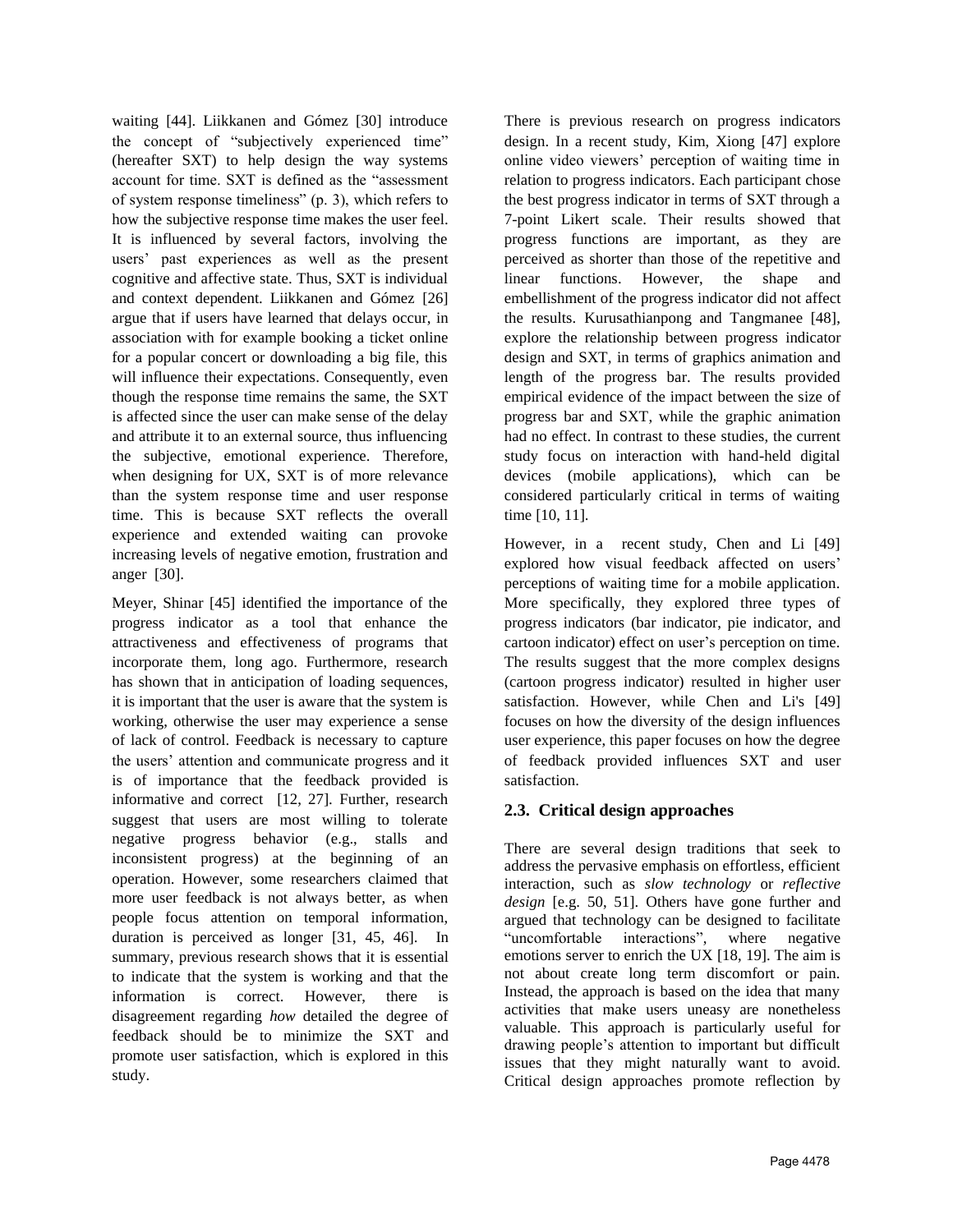subverting assumptions and expectations, often through making technology "unfriendly" to users [17, 52]. Thus, recent studies argue that designing friction into interactions can sometimes be justifiable and in fact have positive effect. Such "undesign" can be achieved through hindering particular interactions in order to promote reflection. Cox, Gould [17] argue for elicit such thoughtful interactions in a mild way. More specifically, they argue that there are times when it is motivated to design small frictions into interaction. Such approach offers a new way to think about improving everyday interactions with technology, by supporting a more effective digital behaviour. It does not mean advocating for design friction in their traditional sense and simply abandon principals for good design. Instead, the point of departure is that frictions that are designed with intention and introduced with care, have the potential to provoke interactions that are reflective and informed.

The line of argument derive from cognitive psychology [17, 53] and the assumption that human have two modes of though; *System 1* respective *System 2*. System 1 constitutes the fast, automatic system that guides most of our behaviours and is employed during automatic and mindless interactions. System 2 constitutes the slower and more deliberate system that is employed when we are more mindful and conscious of what we are doing. By careful interaction design, System 2 could be invoked in a way that advantaged the user. Just one step in a procedure that takes slightly longer than necessary can provide an opportunity to avoid speed accuracy trade-offs in memory processes and thus increase accuracy; avoid being induced into performing behaviours that might not align with personal values, and; guide the user towards a particular course of desired action without having to rely on willpower alone. Such 'microboundary' is an intervention that provides a small obstacle prior to an interaction that prevents us rushing from one context to another. This by creating a brief moment in which the user might reflect on what they're doing. This small barrier to interaction can be implemented via a short time cost and prompts a switch from System 1 behaviour to that of System 2 [17]. Such approach contrasts with the idea of dark patterns of design which is about by making sure the users do not leave System1 [54].

# **3. Method**

The overall research approach consists of a user test of mobile applications. Liikkanen and Gómez [26] recommend guidelines for system development when designing for UX and SXT. This involves manipulating the user SXT and suggests that waiting could be turned into occupied time, by providing alternate tasks. However, such distractions can be difficult to realize when the user is handling a mobile device such as a smartphone, since the mobile application shuts down when it is no longer handled in the processor. This circumstance in combination with widespread and increasing use of smartphones makes it particularly interesting to study user satisfaction and SXT in smartphone usage. The study involved 1) a constructed user test; 2), an assessment questionnaire. This was conducted in the given order and during the same occasion. The participants were initially informed that they would test and evaluate an application "in the making", which was available in different versions. However, they were not informed of the difference between applications. They were asked to navigate within three applications and fill out a questionnaire for each application, which is elaborated below.

# **3.1. Participants**

The study included 30 participants based on availability and willingness to participate. All participants attended a university in Sweden with an even distribution of men and women. Age (from 18 to 35 years old) and study affiliation varied. Participants were recruited through an open recruitment process, by advertising for participants on digital screens at the university as well as advertising on social media platforms connected to the university. The participants thereby willingly signed up for participation and were not targeted or approached specifically.

## **3.2. User test and stimuli**

The purpose of the user test was to expose the participants to the independent variable (the progress indicator), and identify its possible effect on the dependent variables (user satisfaction and SXT). The experiment was designed so that all participants were exposed to three similar mobile applications. These applications were provided with different stimuli regarding progress indicators with different degree of feedback. The first ("repetitive progress indicator") offered a low degree of feedback. It provides information that the system is working by looping, yet does not give any information regarding how long the user will have to wait. The second ("linear progress indicator") offered more feedback than the first. It both provides information that the system is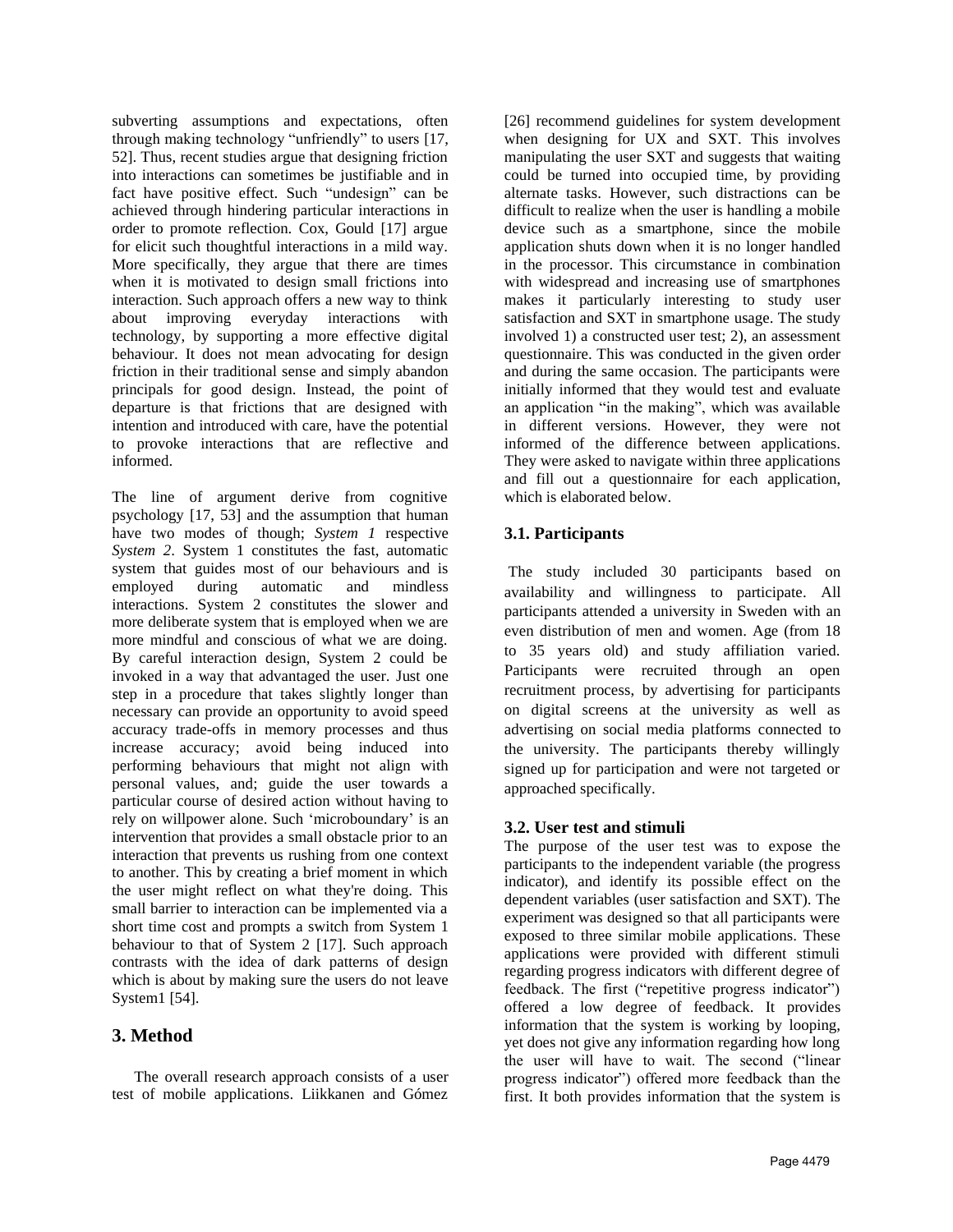working and indicates how long an operation will take, as the animation gets filled. The third ("percent progress indicator") offered the most feedback. It provides information that the system is working and indicates how long an operation will take by "percent-done" animation (see Figure 1).

| Progress<br>indicator | Degree<br>of<br>feedbac<br>k<br>(3)<br>Levels) | <b>Illustration</b> of<br>the progress<br>indicator<br>launching the<br>application | <b>Illustration</b> of<br>the progress<br>indicator inside<br>the application |
|-----------------------|------------------------------------------------|-------------------------------------------------------------------------------------|-------------------------------------------------------------------------------|
| Repetitive            | Low                                            | <b>Q</b> Zapster                                                                    | SEARCH<br><b>SEARCH</b><br><b>FOR</b><br>M                                    |
| Linear                | Medium                                         | <b>&amp;</b> Zapster                                                                | SEARCH<br>$\equiv$<br><b>SEARCH</b><br><b>FOR</b><br>$\sim$                   |
| Percent               | High                                           | <b>Q</b> Zapster<br>62%                                                             | SEARCH<br>≡<br><b>SEARCH</b><br><b>FOR</b><br>201/10                          |

**Figure 1.** Experimental stimuli of the different progress indicators.

The stimuli were displayed three times within each application, i.e., 1) starting the application; 2) searching within the application; and 3) when loading a page. Each loading sequence was programmed to be displayed to participants for eight seconds per occasion. This was because durations shorter than five seconds often are considered "short" regardless of the differences among the loading symbols [47], and studies shows that users generally have a waiting tolerance threshold set to eight seconds, when interacting with interactive systems [13]. The participants were asked to interact with the applications according to identical instructions. By giving the participants a clear directive with a specific task to perform, the participants navigated within the applications and would be exposed to each stimulus.

All participants completed the test. Since the order of the interaction with the respective progress indicator could affect the participants' user satisfaction and SXT, there were three sets in which the order of applications varied, so that the participant was exposed to the applications in different orders, as follows;

a) 1. Repetitive progress indicator 2. Linear progress indicator, 3. Percent progress indicator

b) 1.Linear progress indicator, 2. Percent progress indicator, 3. Repetitive progress indicator

c) 1.Percent progress indicator, 2. Repetitive progress indicator, 3. Linear progress indicator

The participant was randomly assigned to the different sets. To isolate the independent variable, the applications were designed with an identical interface and content. The user test was carried out with a labowned device. The test was conducted at a secluded spot on campus. The aim was to recreate such as an authentic situation as possible, through the use of a familiar environment and realistic instructions with a reality-based purpose. Initially, we camouflaged the user test so that participants were not aware of its primary purpose and thus did not actively reflect on the perception of time [55]. In practice, this meant that we declared a vaguer purpose of the experiment as evaluating a prototype "in the making" and the participants were informed of the exact purpose of the experiment immediately after the test. Since it only constituted a subtle difference of purpose, it was not considered an ethical problem [55].

## **3.3. Assessment questioner**

After interaction with each of the applications the participants were asked 1) to rate the overall impression of the application and, 2) to rate the "flow" of the application based on a 7-point Likert scale from "very well" to "very bad". This was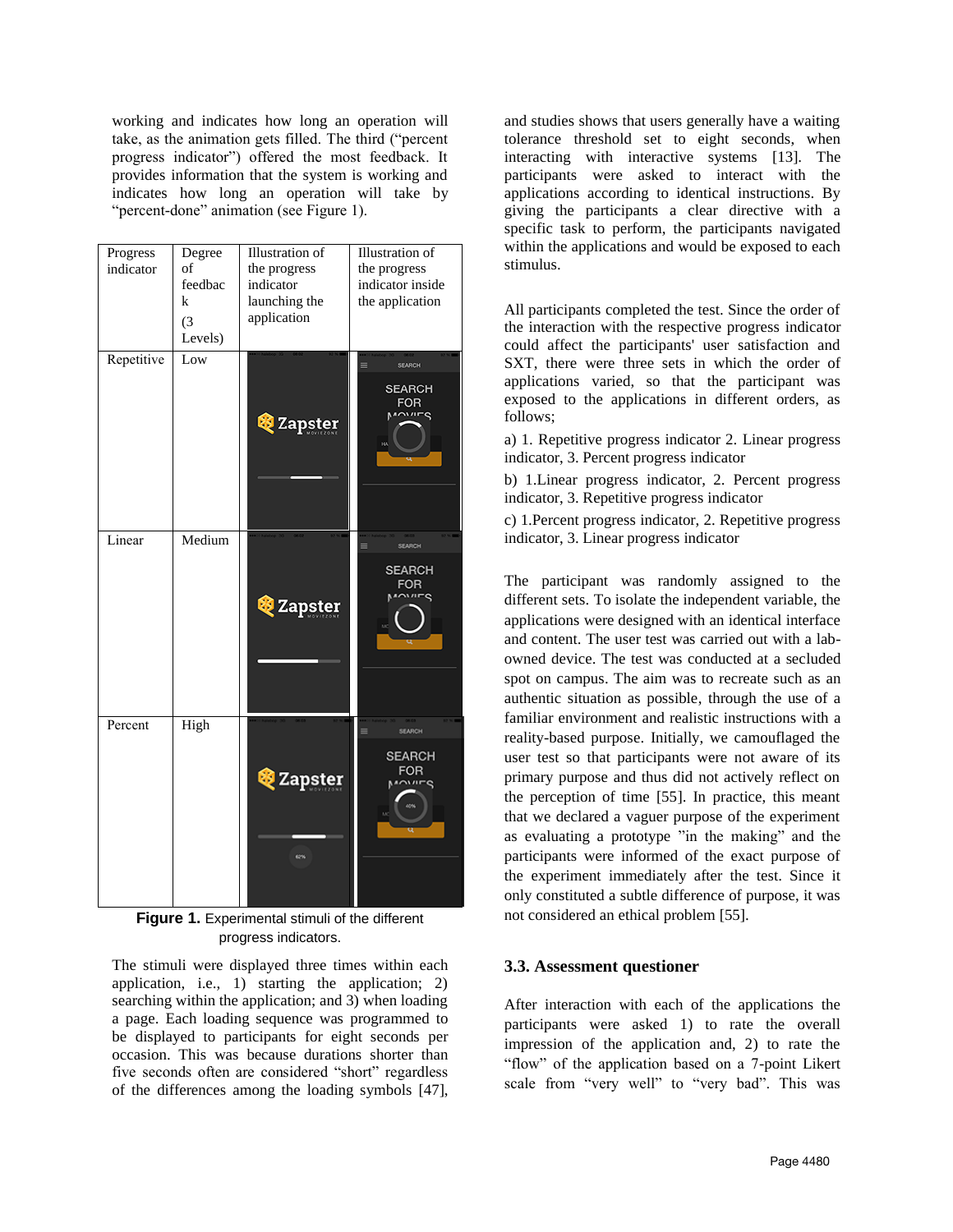conducted to capture the participants intuitive experience and thus serve as a "memory support" when comparing the applications in the assessment questionnaire. Immediately after interaction with all applications the participants were asked to fill out an assessment questionnaire where they were asked 1) to rank the applications based on preference 2) to rank the application based on waiting time, and 3) indicate how long the waiting time was perceived in each application (this constituted a control question to question number two).

#### **3.4. Analysis**

Ratings of SXT and user experience were collected and arranged for the statistical analysis. Significance of each factor effect on user satisfaction and SXT, and possible correlations between the variables was carried out. The results were analyzed using the nonparametric statistical Friedman's test.

#### **4. Results**

The results will be divided into three sections: 1) user satisfaction; 2) SXT and 3) correlation between the dependent variables. First, the difference in the material is tested to determine if there is any significance and if so, then the difference between the respective applications is tested.

#### **4.1. User satisfaction**

The "Percent" progress indicator was associated with the highest user satisfaction, followed by "Linear" and "Repetitive" (see Table 1). Three participants stated that they could not rank the applications according to satisfaction level. The test results show a high level of significance (Asymp. Sig. 0,02.), thus difference between applications was tested. The test results show that there is significance between "Repetitive" and "Linear" (Asymp. Sig. 0,04) and between "Repetitive" and "Percent" (Asymp. Sig.0,04). However, there is no statistically significant difference between "Linear" and "Percent" (Asymp. Sig. 0,336.).

|            | "Repetitive" | "Linear" | "Percent" |
|------------|--------------|----------|-----------|
| High       |              | 10       | 13        |
| Mid        |              | 12       |           |
| Low        | 19           |          |           |
| No opinion |              |          |           |

| <b>Table 1.</b> User satisfaction based on the different |  |
|----------------------------------------------------------|--|
| progress indicators (N=30)                               |  |

#### **4.2. SXT**

"Linear" progress indicator was the loading symbol that was perceived as the fastest, followed by "Percent" (see Table 2). "Repetitive" progress indicator was experienced as the slowest, which according to the participants was due to the lack of feedback regarding how much of the charge sequence remained. Three participants reported that they were unable to rate the loading symbols in relation to time experience as they reported that they did not experience any difference in the time span. Another participant stated that he experienced that repetitive was perceived as slowest, but was unable to rank the other two. The test results show that there is a high level of significance (Asymp. Sig. 0,028.) Although "Linear" was perceived as the fastest, it was not the most popular. Thus, the difference between the respective applications was tested. The test results show that there is significance between "Repetitive" and "Linear" (Asymp. Sig. 0,019) and "Repetitive" and "Percent" (Asymp. Sig. 0,050). However, there is no significance between "Linear" and "Percent" (Asymp. Sig. 0,695).

|            | Repetitive | Linear | Percent |  |
|------------|------------|--------|---------|--|
| Fastest    |            | 12     |         |  |
| Mid        |            |        |         |  |
| Slowest    | -6         |        |         |  |
| No opinion |            |        |         |  |

| Table 2: The degree of SXT based on the different |  |
|---------------------------------------------------|--|
| loading symbols (N=30).                           |  |

#### **4.3. Correlation between user satisfaction and SXT**

Thirteen of the participants reported a linear relationship between their SXT and their degree of user satisfaction due to the different stimuli they were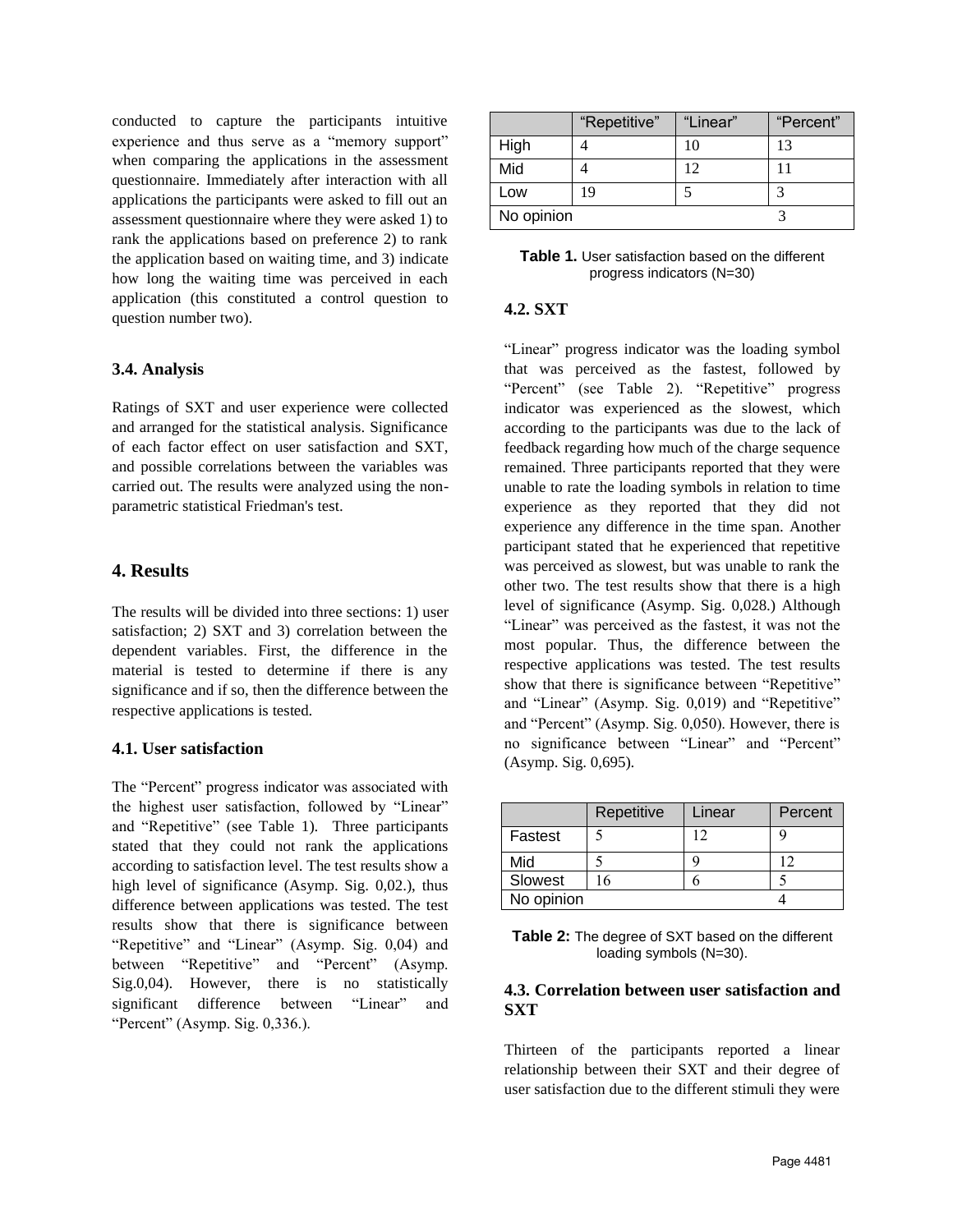exposed to, i.e., that the most satisfying stimulus was the same that was found to be the fastest and vice versa. However, 15 of the participants did not make this connection and two of the participants could not make any ranking.

# **5. Discussion**

The results showed that low feedback as in "Repetitive" receives low rankings, both in terms of user satisfaction and SXT. This is in line with previous research that has shown the importance of feedback [12, 27, 47]. However, although "Repetitive" does indicate activity, it is not enough as revealed by the prevailing low ranking. Since several researchers have stressed the importance of feedback, these results are not particularly surprising. However, the ranking of "Linear" and "Percent" shows some rather complex results, as they receive the highest ranking in different aspects. Only half of the participants indicated a linear relationship between SXT and user satisfaction. This is in part contrary to the common perception of the connection between user satisfaction and SXT. However, it could be explained by the fact that when users tend to focus attention on temporal information, duration is perceived as longer [31, 45]. Thus, the detailed information may cause "Percent" to be perceived as somewhat slower. However, the fact that "Percent" is also the most appreciated in terms of user satisfaction suggests that it also shapes expectations [30], which contributes to user satisfaction, although in some cases it is perceived as bringing longer SXT. The results from this study suggest that the progress indicator affects the UX in terms of SXT and user satisfaction, yet does not provide a linear correlation. Instead, feedback seems to have a direct impact on user satisfaction without having to include SXT, although it can. The lack of clear results regarding "Linear" and "Percent" can also be explained by the tow designs being equivalent.

## **5.1. Design implications**

When designing progress indicators, it is crucial to provide information about progress that extends beyond indicating that the system "is working". By providing feedback about progress, the users are not kept guessing, which has a positive impact on both SXT and user satisfaction.

However, the degree of feedback that should be provided is more complex. The results suggest that the progress indicator that resulted in the shortest SXT ("Linear") was not equated with the highest user satisfaction ("Percent"). This could pose a dilemma whether to prioritize SXT or user satisfaction in the selection of progress indicator. We argue that priority should be given to the progress indicator that promotes the highest user satisfaction. Thus, providing as detailed a level of information about the charging process as possible, although it may mean a longer SXT. As suggested by Cox, Gould [17] frictions are not always perceived negatively by the user [18, 19] but offers an opportunity for reflection and cause more mindful interaction [17]. From his perspective, waiting can in fact constitute a possibility in interaction with mobile applications, and facilitate the transition from System 1 to System 2. Such perspective directs interest in considering the design of micro-boundaries that offer an opportunity for reflection in a mild way. We argue that such perspective further reinforces the suggestion to prioritize user satisfaction over SXT, as a (perceived) delay can trigger reflection and mindfulness.

In this study, the simple design function of adjusting the degree of feedback in progress indicator effect user satisfaction and SXT with minimal adjustment. It can be considered in relation to Chen and Li [49] suggestions that more complex designs resulted in higher user satisfaction. From a deployment perspective, the findings of this paper are easier to be replicated and mass deployed in practice.

# **5.2. Limitations and future work**

Even though this study focused on progress indicators in mobile applications, the results could be implemented in other human-computer interfaces. However, these results should be carefully applied in cases where the presentation setup differs greatly from ours or where the estimated waiting time differs greatly. The study has limitations that should be noted, and that also can serve as areas for future research. First, the experiment constitutes a constrained situation and thus direct application of study findings into real-life situations should be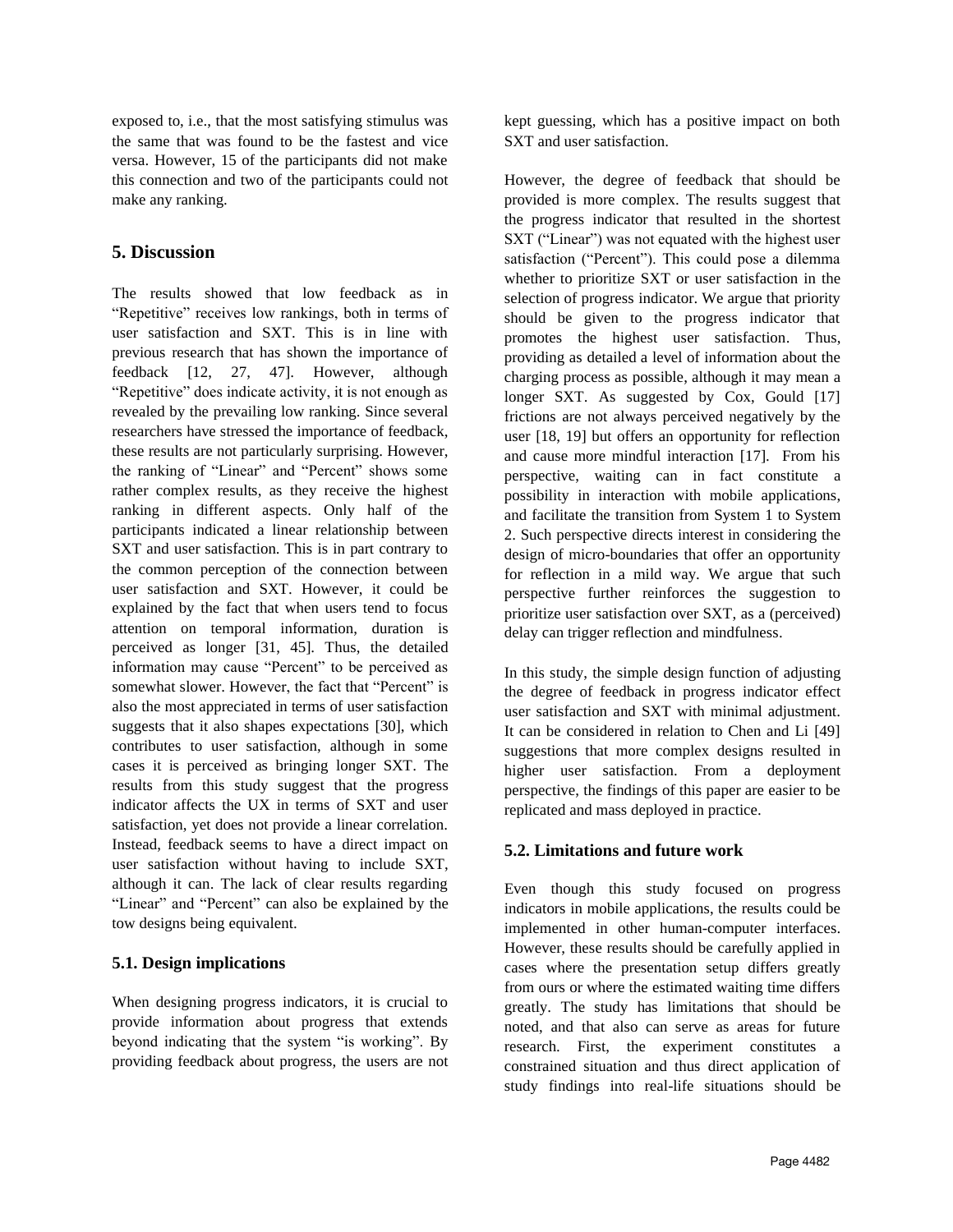carried out with caution. However, measures were taken to create as authentic a situation as possible; the experimental setting constituted an environment that participants are familiar with and the activity carried out in the experiment was realistic. This was in order to create as representative a sequence of events as possible in an otherwise constructed situation [55]. Second, the stimuli of progress indicator were limited to eight seconds and a mobile application. It is therefore reasonable to consider that preferences could differ during another waiting time (as user experience may differ due to loading duration) or artefact (which allows the user to engage in other activities without hindering the loading of a page, etc.). Third, the data is limited and further studies are needed to determine results. Of interest is to further explore the relationship between feedback, user satisfaction and SXT. The results from this paper highlights the need for further research on the somewhat underestimated minor details of day-today interactions with technology. However, such studies should benefit from going beyond the labsetting, and out into real world "in-the-wild" interactions with technology. Further, research of interest includes the perception of time in different contexts, i.e., when the users are in an exploration mode versus task-oriented mode; or when the waiting time occurs in a leisure-based system versus a workoriented application; or when the users find themselves in a mobility situation, and thus can get external distraction during the wait.

#### **6. Conclusions**

This study shows that the degree of feedback in the progress indicator significantly affects user satisfaction and SXT related to charging sequences in mobile applications. Progress indicators that provide feedback in terms of progress functions were felt to be significantly shorter and brought more user satisfaction than the repetitive function only indicating activity. The results indicate that user satisfaction is promoted by a high degree of feedback (in percent), while users' SXT benefits from a slightly lower degree of feedback. The findings of this study contribute to the research field by suggesting that user satisfaction and SXT constitute a rather complex relationship, contrary to the common perception, and suggest design implications to create better loading symbols and human-computer interfaces rooted in user-centric design. Further, this study contributes to research on the 'mundane' and the details of day-to- day interactions with computers.

# **7. References**

- [1] Le, H.V., et al. Investigating screen shifting techniques to improve one-handed smartphone usage. in Proceedings of the 9th Nordic Conference on Human-Computer Interaction. 2016.
- [2] Hinckley, K., et al. Sensing techniques for mobile interaction. in Proceedings of the 13th annual ACM symposium on User interface software and technology. 2000.
- [3] Chen, X.A., et al. Duet: exploring joint interactions on a smart phone and a smart watch. in Proceedings of the SIGCHI Conference on Human Factors in Computing Systems. 2014.
- [4] Smith, A. and M. Anderson, Social media use in 2018. Pew Research Center, 2018. 1.
- [5] Böhmer, M., et al. Falling asleep with Angry Birds, Facebook and Kindle: a large scale study on mobile application usage. in Proceedings of the 13th international conference on Human computer interaction with mobile devices and services. 2011.
- [6] Satyanarayanan, M., Swiss army knife or wallet? IEEE Pervasive Computing, 2005. 4(2): p. 2-3.
- [7] Ceaparu, I., et al., Determining causes and severity of enduser frustration. International journal of human-computer interaction, 2004. 17(3): p. 333-356.
- [8] Thum, M., et al., Standardized task strain and system response times in human-computer interaction. Ergonomics, 1995. 38(7): p. 1342-1351.
- [9] Wilson, H.K. and A. Cotgrave, Factors that influence students' satisfaction with their physical learning environments. Structural Survey, 2016. 34(3): p. 256-275.
- [10] Choi, J.H. and H.-J. Lee, Facets of simplicity for the smartphone interface: A structural model. International Journal of Human-Computer Studies, 2012. 70(2): p. 129- 142.
- [11] Miniukovich, A. and A. De Angeli. Visual impressions of mobile app interfaces. in Proceedings of the 8th Nordic Conference on Human-Computer Interaction: Fun, Fast, Foundational. 2014.
- [12] Nah, F.F.-H., A study on tolerable waiting time: how long are web users willing to wait? Behaviour & Information Technology, 2004. 23(3): p. 153-163.
- [13] Institute, S.B.R., Attention Span Statistics. 2015: https://www.statisticbrain.com/attention-span-statistics/.
- [14] Fischer, A.R., F.J. Blommaert, and C.J. Midden, Monitoring and evaluation of time delay. International Journal of Human-Computer Interaction, 2005. 19(2): p. 163-180.
- [15] Branaghan, R.J. and C.A. Sanchez, Feedback preferences and impressions of waiting. Human factors, 2009. 51(4): p. 528-538.
- [16] Pruyn, A. and A. Smidts, Effects of waiting on the satisfaction with the service: Beyond objective time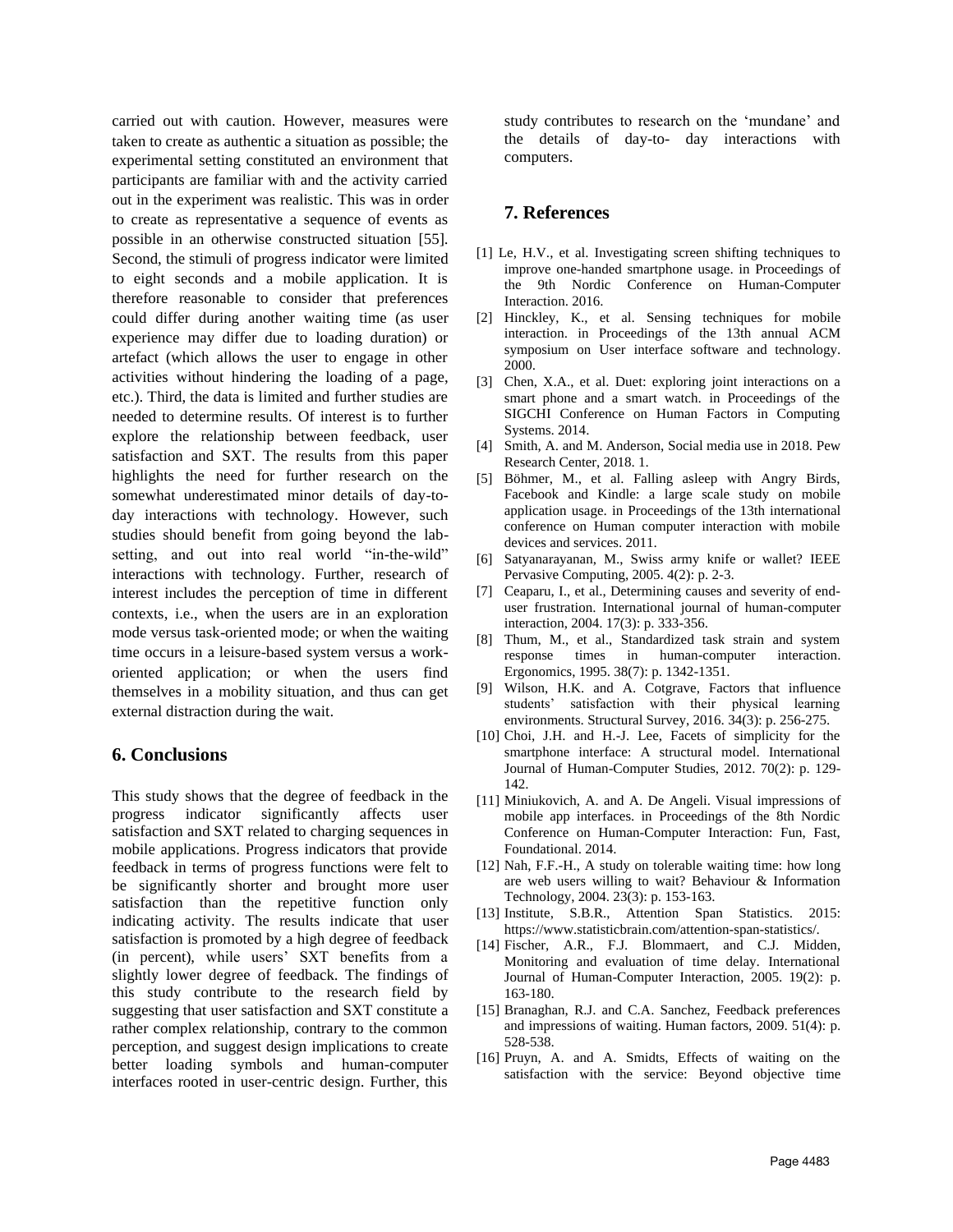measures1. International journal of research in marketing, 1998. 15(4): p. 321-334.

- [17] Cox, A.L., et al. Design frictions for mindful interactions: The case for microboundaries. in Proceedings of the 2016 CHI Conference Extended Abstracts on Human Factors in Computing Systems. 2016.
- [18] Benford, S., et al. Uncomfortable interactions. in Proceedings of the sigchi conference on human factors in computing systems. 2012.
- [19] Fokkinga, S.F. and P.M. Desmet, Ten ways to design for disgust, sadness, and other enjoyments: A design approach to enrich product experiences with negative emotions. International Journal of Design, 2013. 7(1).
- [20] Alves, R., P. Valente, and N.J. Nunes. The state of user experience evaluation practice. in Proceedings of the 8th Nordic Conference on Human-Computer Interaction: Fun, Fast, Foundational. 2014.
- [21] Vermeeren, A.P., et al. User experience evaluation methods: current state and development needs. in Proceedings of the 6th Nordic Conference on Human-Computer Interaction: Extending Boundaries. 2010. ACM.
- [22] Vitiello, G., et al. UX-Requirements for Patient. in 2017 IEEE 25th International Requirements Engineering Conference Workshops (REW). 2017. IEEE.
- [23] Kuutti, K. Where are the Ionians of user experience research? in Proceedings of the 6th Nordic conference on human-computer interaction: extending boundaries. 2010. ACM.
- [24] Hassenzahl, M. and N. Tractinsky, User experience-a research agenda. Behaviour & information technology, 2006. 25(2): p. 91-97.
- [25] Norman, D.A., Emotional design: Why we love (or hate) everyday things. 2004: Basic Civitas Books.
- [26] Wright, P. and J. McCarthy. Empathy and experience in HCI. in Proceedings of the SIGCHI Conference on Human Factors in Computing Systems. 2008. ACM.
- [27] Norman, D., The design of everyday things: Revised and expanded edition. 2013: Constellation.
- [28] McCarthy, J. and P. Wright, Technology as experience. interactions, 2004. 11(5): p. 42-43.
- [29] Dabrowski, J. and E.V. Munson, 40 years of searching for the best computer system response time. Interacting with Computers, 2011. 23(5): p. 555-564.
- [30] Liikkanen, L.A. and P.G. Gómez. Designing interactive systems for the experience of time. in Proceedings of the 6th International Conference on Designing Pleasurable Products and Interfaces. 2013. ACM.
- [31] Macar, F., S. Grondin, and L. Casini, Controlled attention sharing influences time estimation. Memory & cognition, 1994. 22(6): p. 673-686.
- [32] Sackett, A.M., et al., You're having fun when time flies: The hedonic consequences of subjective time progression. Psychological Science, 2010. 21(1): p. 111-117.
- [33] Chaston, A. and A. Kingstone, Time estimation: The effect of cortically mediated attention. Brain and Cognition, 2004. 55(2): p. 286-289.
- [34] Campbell, L.A. and R.A. Bryant, How time flies: a study of novice skydivers. Behaviour research and therapy, 2007. 45(6): p. 1389-1392.
- [35] Kellaris, J.J. and S.P. Mantel, Shaping time perceptions with background music: The effect of congruity and arousal

on estimates of ad durations. Psychology & Marketing, 1996. 13(5): p. 501-515.

- [36] Conti, R., Time flies: Investigating the connection between intrinsic motivation and the experience of time. Journal of personality, 2001. 69(1): p. 1-26.
- [37] Vohs, K.D. and B.J. Schmeichel, Self-regulation and extended now: Controlling the self-alters the subjective experience of time. Journal of personality and social psychology, 2003. 85(2): p. 217.
- [38] Blonder, R., et al., Can You Tube it? Providing chemistry teachers with technological tools and enhancing their selfefficacy beliefs. Chemistry Education Research and Practice, 2013. 14(3): p. 269-285.
- [39] Allan, L.G., The perception of time. Perception & Psychophysics, 1979. 26(5): p. 340-354.
- [40] Jones, P. and E. Peppiatt, Managing perceptions of waiting times in service queues. International Journal of Service Industry Management, 1996. 7(5): p. 47-61.
- [41] Bradley, M.M., et al., Remembering pictures: pleasure and arousal in memory. Journal of experimental psychology: Learning, Memory, and Cognition, 1992. 18(2): p. 379.
- [42] Buchanan, T.W. and W.R. Lovallo, Enhanced memory for emotional material following stress-level cortisol treatment in humans. Psychoneuroendocrinology, 2001. 26(3): p. 307-317.
- [43] Fredrickson, B.L., Extracting meaning from past affective experiences: The importance of peaks, ends, and specific emotions. Cognition & Emotion, 2000. 14(4): p. 577-606.
- [44] Lazar, J., A. Jones, and B. Shneiderman, Workplace user frustration with computers: An exploratory investigation of the causes and severity. Behaviour & Information Technology, 2006. 25(03): p. 239-251.
- [45].Meyer, J., et al., Duration estimates and users' preferences in human-computer interaction. Ergonomics, 1996. 39(1): p. 46-60.
- [46] Lallemand, C. and G. Gronier. Enhancing User eXperience during waiting time in HCI: contributions of cognitive psychology. in Proceedings of the Designing Interactive Systems Conference. 2012. ACM.
- [47] Kim, W., S. Xiong, and Z. Liang, Effect of Loading Symbol of Online Video on Perception of Waiting Time. International Journal of Human–Computer Interaction, 2017. 33(12): p. 1001-1009.
- [48] Kurusathianpong, P. and C. Tangmanee. Comparison of Perceived Waiting Time Between Two Lengths of Progress Indicator and Two Styles of Graphics Animation With Perceived Uncertainty as a Covariate. in 2018 Seventh ICT International Student Project Conference (ICT-ISPC). 2018. IEEE.
- [49] Chen, C.-H. and S. Li, The effect of visual feedback types on the wait indicator interface of a mobile application. Displays, 2020. 61: p. 101928.
- [50] Redström, J., et al., Slow Technology–Designing for Reflection. Personal Ubiquitous Comput, 2001. 5(3): p. 201-212.
- [51] Sengers, P., et al. Reflective design. in Proceedings of the 4th decennial conference on Critical computing: between sense and sensibility. 2005.
- [52] Dunne, A., Hertzian tales: Electronic products, aesthetic experience, and critical design. 2008, Royal College of Art.